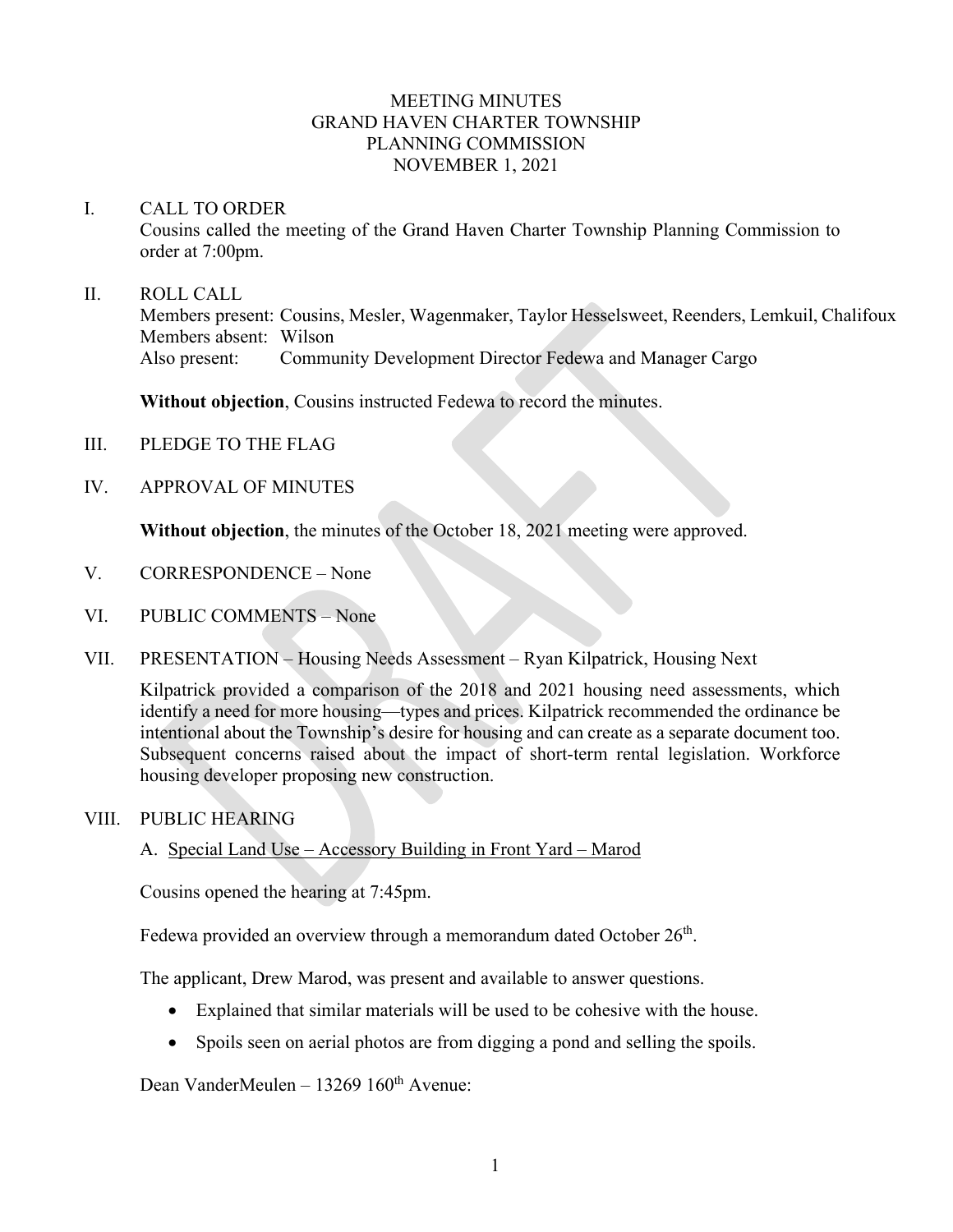• Lives across the street. Has no objection because it will be hidden behind trees and will use the existing driveway.

There being no further public comments, Cousins closed the hearing at 7:48pm.

## B. Tentative Preliminary Plat – Lincoln Pines Subdivision No. 3

Cousins opened the hearing at 7:48pm.

Fedewa provided an overview through a memorandum dated October  $27<sup>th</sup>$ .

There being no public comments, Cousins closed the hearing at 7:50pm.

# IX. OLD BUSINESS

# A. Special Land Use – Accessory Building in Front Yard – Marod

The Planning Commission provided the following feedback:

- Well screened by existing trees.
- Topography changes.
- Overhead utility easements.

**Motion** by Taylor, supported by Chalifoux, to **conditionally approve** the Special Land Use application to allow a 1,200 square foot accessory building to be located in the front yard of 13260 160<sup>th</sup> Avenue. This approval is based on the application meeting the standards set forth by the Grand Haven Charter Township Zoning Ordinance. This motion is subject to, and incorporates, the following conditions and report:

- 1. Accessory building shall maintain the 150-feet as shown on the submitted site plan.
- 2. No additional tree removal shall take place onsite in order to preserve remaining trees.
- 3. Building shall contain at least 1 window per wall (white vinyl), a service door, and overhead doors which shall be to the same quality as the dwelling. Including the white paneled garage door and Harvard Slate shingles used for the roof.
- 4. The lighting fixture shall be sharp cutoff, downcast, maximum kelvin color of 4,000 or less per luminaire. Maximum lumens are 400 based on the amount of impervious surface in Lighting Zone 2. Staff will verify compliance prior to the building and/or electrical permit is issued.
- 5. Siding shall be D4 vinyl and match the Ironstone siding used on the existing dwelling.

## **Which motion carried unanimously.**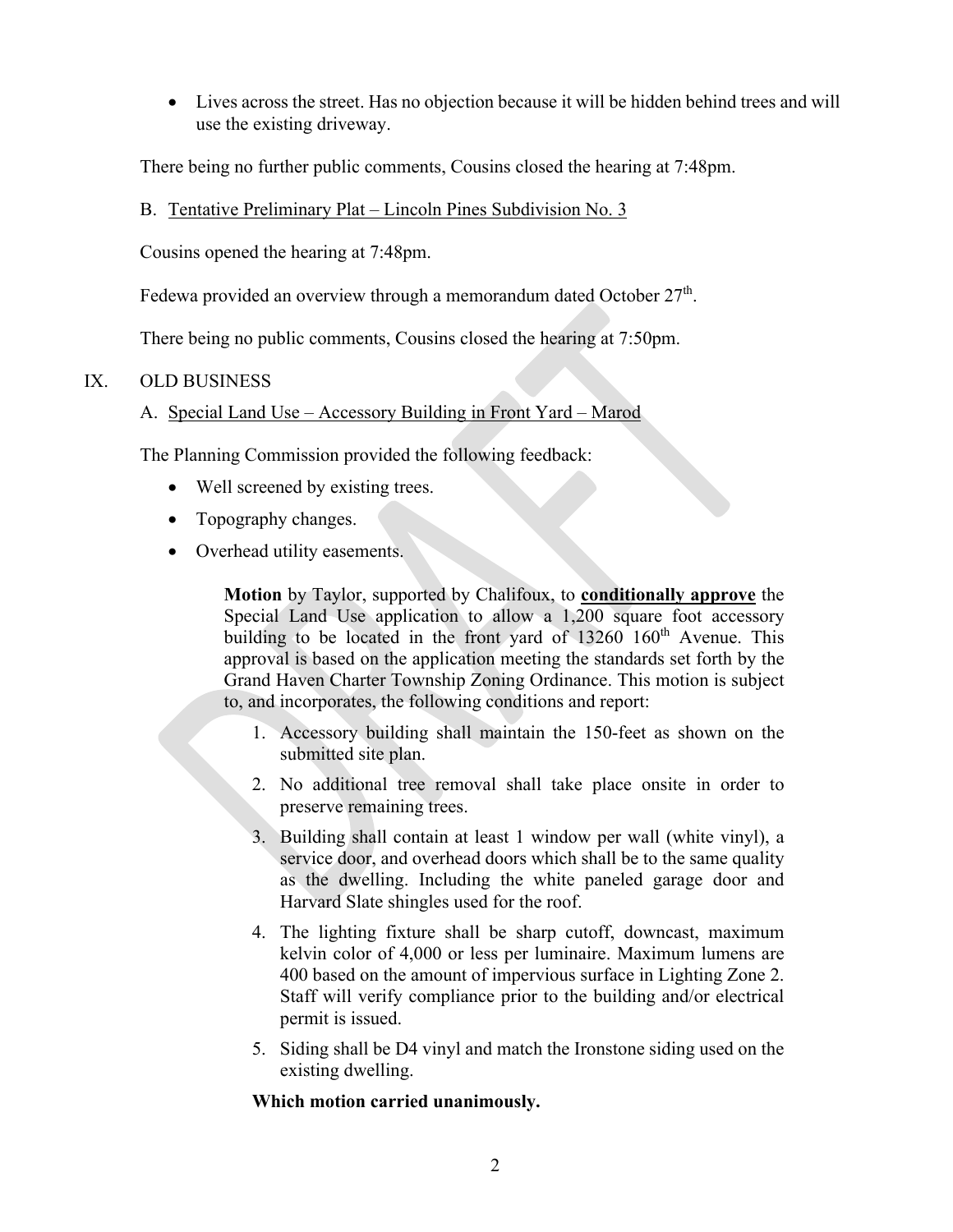B. Tentative Preliminary Plat – Lincoln Pines Subdivision No. 3

**Motion** by Chalifoux, supported by Reenders, to recommend the Township Board **approve** the Tentative Preliminary Plat for Lincoln Pines Subdivision No. 3 based on the application meeting applicable requirements and standards set forth by the Grand Haven Charter Township Subdivision Control Ordinance. **Which motion carried unanimously.**

### C. Review – Text Amendment – Two-Family Dwelling Special Land Use Standards

Fedewa provided an overview through a memorandum dated October 27<sup>th</sup>.

The Planning Commission provided the following feedback:

• In Subsection (F) of the draft amendment should be expanded to specify screening and refer to the codified ordinance for more information.

**Motion** by Taylor, supported by Mesler, to confirm the public hearing on November 15<sup>th</sup> concerning two-family dwelling special land use regulations. Proposed revisions to the draft include:

1. Add screening information and reference to the codified ordinance in Subsection (F).

**Which motion carried unanimously.**

D. Future Land Use Map – Review Map + Discuss Outstanding Items

Fedewa provided an overview through a memorandum dated October 28<sup>th</sup>.

The Planning Commission provided the following feedback:

- Trustee Wagenmaker expressed concern over gravel roads and the negative impact on those residents. The gravel roads are segregated from development. Owners are unable to split the land and sell to relatives. Have to use expensive propane because natural gas is not available. Paved roads receive attention with regular maintenance but gravel roads only receiving a brining treatment. Although many residents do not want development on gravel roads, those who do should be allowed. Property owners on gravel roads are treated as second-class citizens.
- Discussed other blueberry fields on Pierce Street and potentially master-planning for Agricultural Preservation. However, the consensus was to not revise because most of the land is less than the 20-acre minimum lot size and surrounded by single-family dwellings.
- **Consensus:**
	- o Low Density Residential and Rural Residential Master Plan Designations consensus to amend the corresponding zoning districts in the Future Land Use and Zoning Plan.